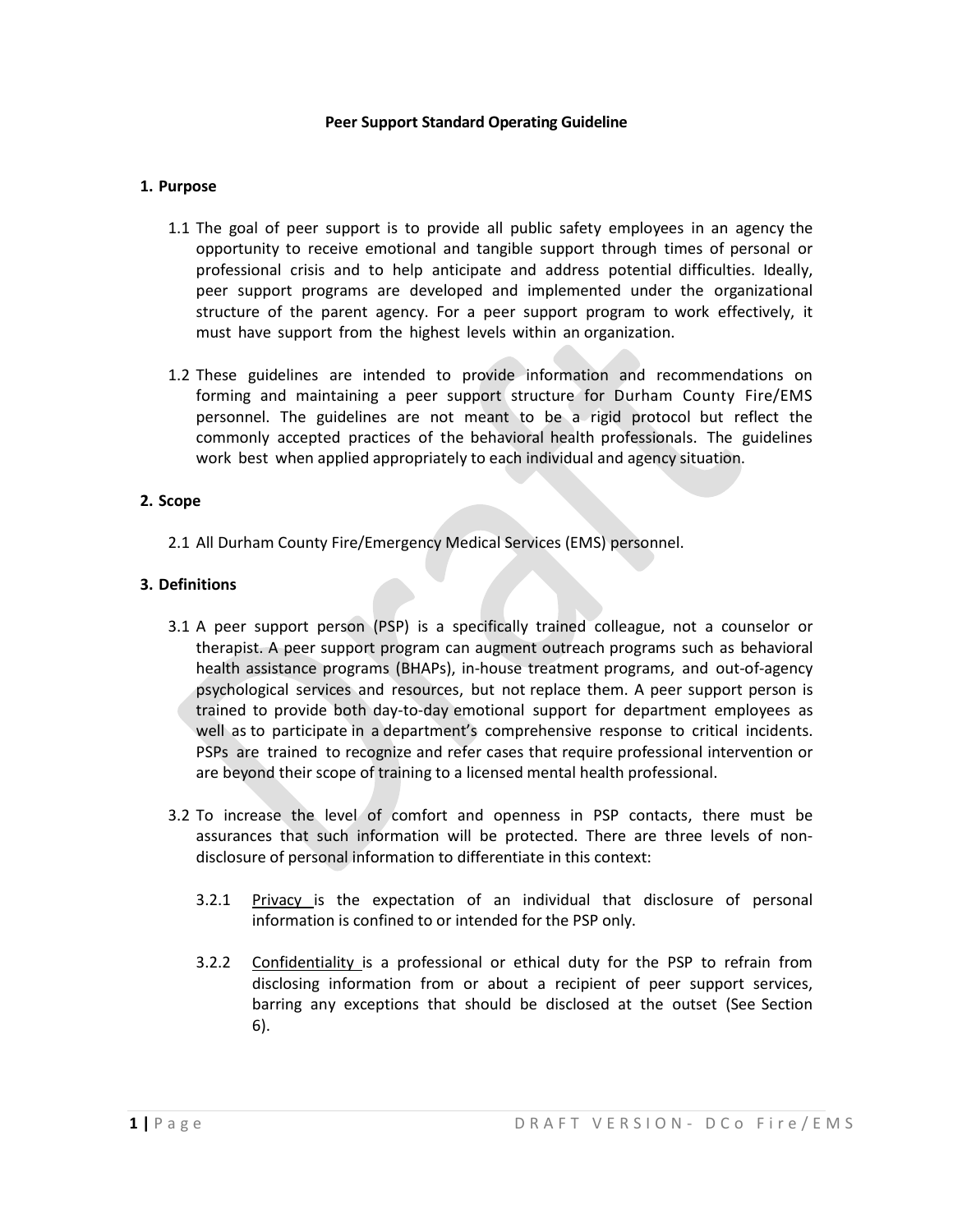- 3.2.3 Privilege is the legal protection from being compelled to disclose communications in certain protected relationships, such as between attorney and client, doctor and patient, priest and confessor; or in some states, peer support persons and sworn or civilian personnel.
- 3.3 Some examples of applicable activities for a PSP include the following:
	- 3.3.1 Hospital visitation
	- 3.3.2 Career issues support
	- 3.3.3 Post–critical incident support
	- 3.3.4 Death notification
	- 3.3.5 Substance abuse and EAP referrals
	- 3.3.6 Relationship issues support
	- 3.3.7 Support for families of injured or ill employees
	- 3.3.8 On-scene support for personnel immediately following critical incidents

### **4. Administration**

- 4.1 Departments should have a formal policy that grants peer support teams departmental confidentiality to encourage the use of such services. Such a departmental policy must be mindful of the jurisdiction's laws regarding legal privilege and confidentiality that apply to PSPs. PSPs shall not be asked to give, nor shall they release, identifying or confidential information about personnel they support. The only information that management should receive about peer support cases is anonymous statistical information regarding utilization o f PSP services.
- 4.2 Departments are strongly encouraged to use a steering committee in the formation of the peer support program to provide organizational guidance and structure. Participation by relevant employee organizations and Durham County Fire/EMS administrators is encouraged during the initial planning stages to ensure maximum utilization of the program and to support assurances of confidentiality. Membership on the steering committee in subsequent stages should include a wide representation of involved parties as well as a mental health professional licensed in the department's jurisdiction, preferably one who is knowledgeable about the culture of emergency services.
- 4.3 It is beneficial for PSPs to be involved in supporting individuals involved in personally disturbing incidents such as when a coworker is injured or killed. PSPs often provide a valuable contribution by being available to make the appropriate referrals in response to fire/EMS professionals dealing with general life stressors or life crises. PSPs also make an invaluable addition to group interventions in conjunction with a licensed mental health professional.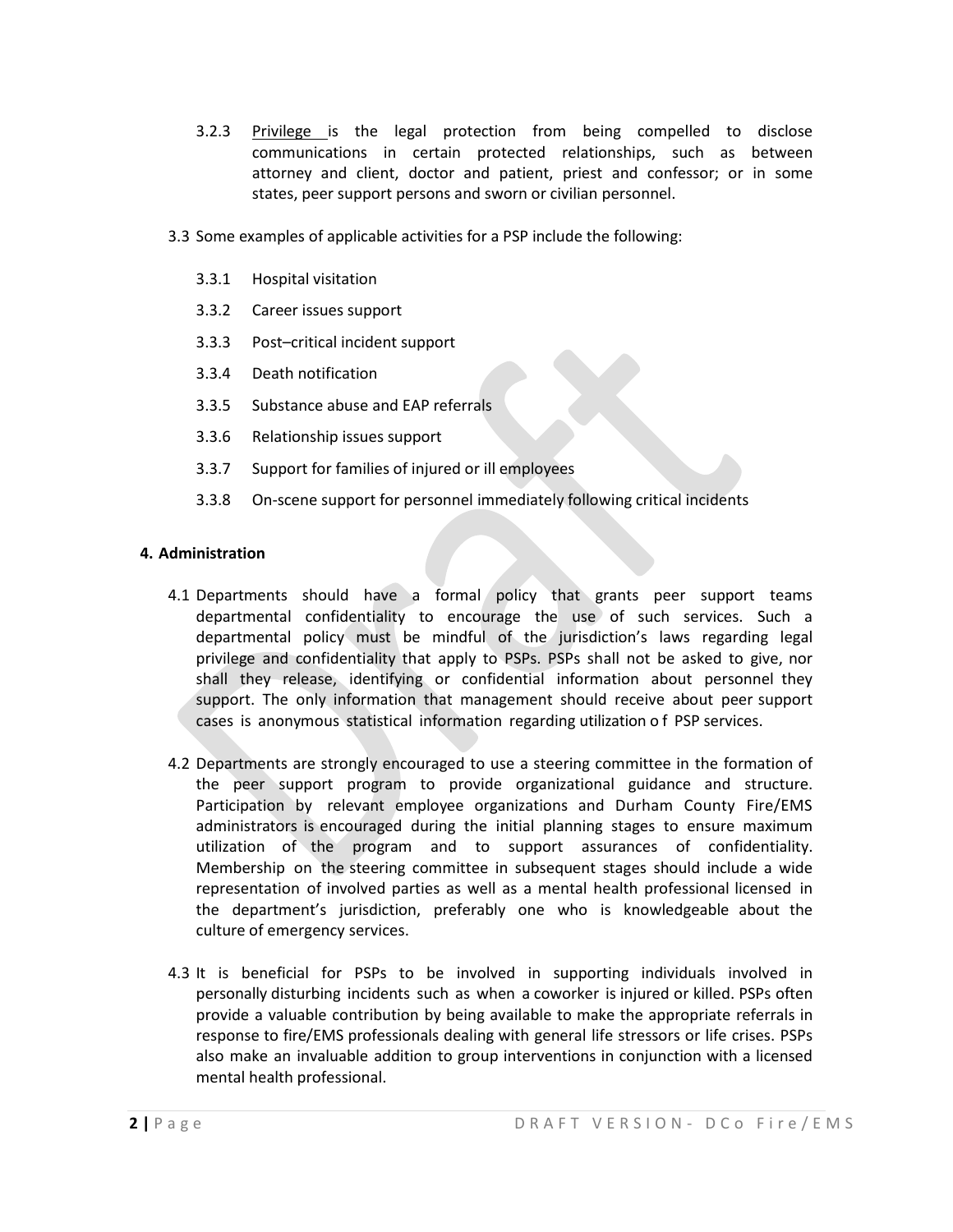- 4.4 In order for the department that has a PSP team to meet the emerging standard of care in peer support programs, the department should have clinical oversight and professional psychological consultation continuously with a licensed mental health professional who is qualified to provide that consultation to the PSP team. The role and scope of the professional mental health consultant will be mutually determined by the agency and the mental health professional.
- 4.5 A peer support program shall be governed by a written procedures manual that is available to all personnel.
- 4.6 Individuals being offered peer support may voluntarily accept or reject a PSP by using any criteria they choose.
- 4.7 Management may choose to provide non-compensatory support for the PSP program.
- 4.8 Departments are encouraged to train as many employees as possible in peer support skills. Peer support team size varies throughout agencies depending on the size and resources available to each agency. The number of PSPs depends on many variables: the call volume and geographical area covered by the agency; the size of a department; who is transferring, retiring, or promoting; and the agency budget.
	- 4.8.1 Ideally, peer support teams will have enough trained and accessible members to provide services to all department personnel, across all shifts. Team size needs to be manageable by program leaders or coordinators. Departments are encouraged to have members of the agency available to increase the commonality when responding to personnel in different departmental positions (e.g., a field technician versus an office employee).
	- 4.8.2 Larger departments are encouraged to disseminate PSPs across shifts and throughout the agency. Many critical incident response teams already exist across services (police, fire, paramedics, dispatchers, and so on). Additionally, building interagency team relationships is beneficial for major incidents where the agency's PSPs themselves are close to the incident and may desire support (such as after an employee death or suicide).
	- 4.8.3 Program managers are advised to consider long-term team planning in order to balance the impact of transfers, promotions, and retirements on the team size and availability.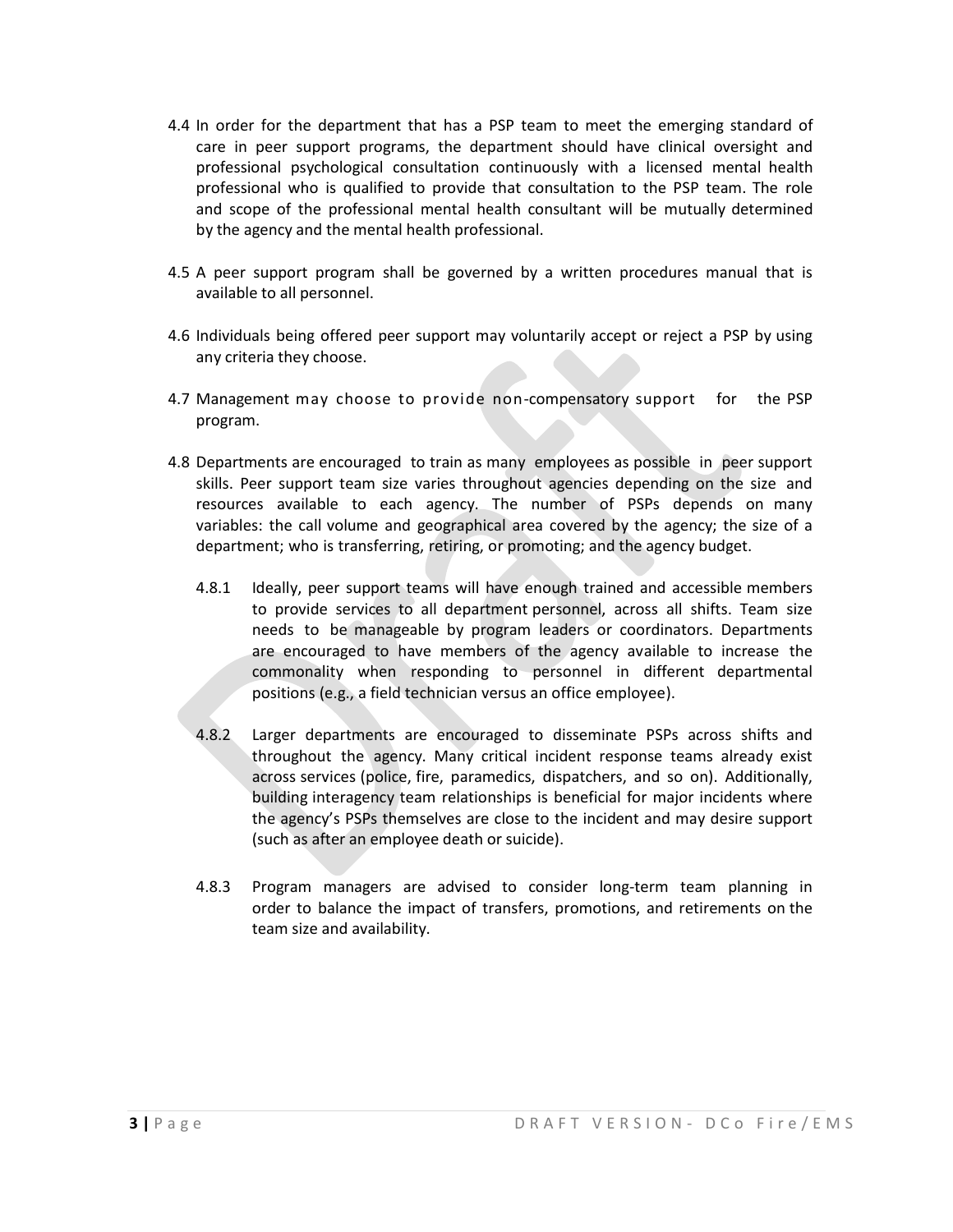- 4.9 A peer support program coordinator should be identified to address program logistics and development. This individual coordinates peer support activation, makes referrals to mental health professionals, collects utilization data, and coordinates training and meetings.
- 4.10 The peer support program is not an alternative to discipline. A PSP does not intervene in the disciplinary process. A PSP may provide support for the employee(s) under investigation or during a disciplinary process but should refrain from discussing the incident itself. Further, the employee(s) must be cautioned that any information shared with the PSP regarding the incident in question may not be confidential based on agency policies and jurisdictional requirements.

### **5. Selection/Deselection**

- 5.1 PSPs should be volunteers who are currently in good standing with their departments and who have received recommendations from their superiors and/or peers. It may be helpful to include an interview process. The interview panel may consist of peer support members and the licensed mental health professional associated with the peer support team.
- 5.2 Considerations for selection of PSP candidates include, but are not limited to, previous education and training; resolved traumatic experiences; and desirable personal qualities such as maturity, judgment, personal and professional ethics, and credibility.
- 5.3 A procedure should be in place that establishes criteria for deselection from the program. Possible criteria include breach of confidentiality, failure to attend training, or loss of one's good standing with the department.
- 5.4 PSPs must be provided with the option to take a leave of absence and encouraged to exercise this option when personal issues or obligations require it.

### **6. Consultation Services from Mental Health Professionals**

- 6.1 A peer support program must have mental health consultations and training. Preferably, this consultation should be available 24 hours a day and should be with a licensed mental health professional who is familiar with public safety and the specific nature of the agency involved.
- 6.2 PSPs need to be aware of their personal limitations and should seek advice and counsel in determining when to disqualify themselves from working with problems for which they have not been trained or problems about which they may have strong personal beliefs.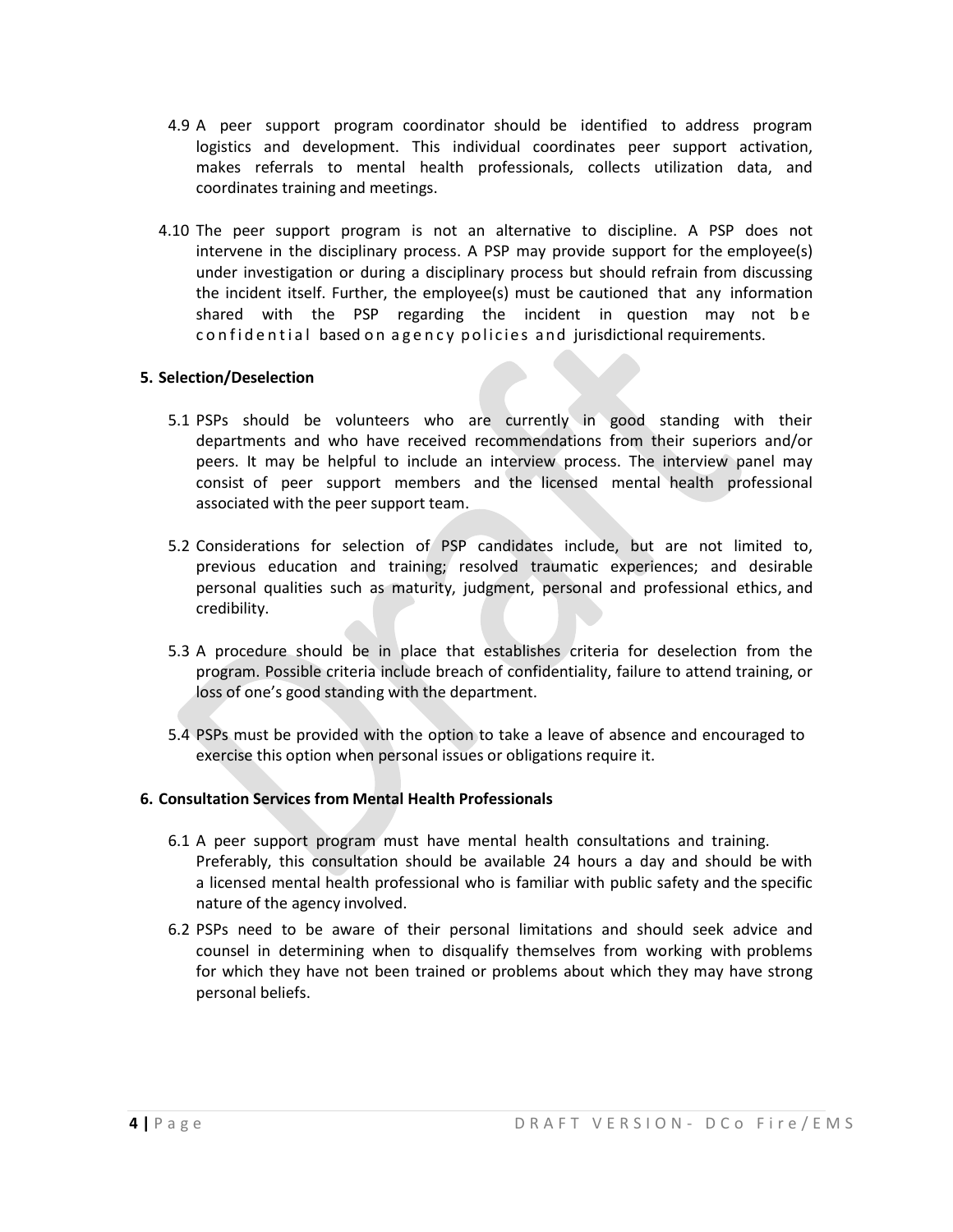# **7. Confidentiality**

- 7.1 Departments should have a policy that clarifies confidentiality guidelines and reporting requirements and avoids role conflicts and multiple relationships.
- 7.2 PSPs must respect the confidentiality of their contacts, must be fully familiar with the limits of confidentiality, and must communicate those limits to their contacts. The extent and limits of confidentiality needs to be explained to the individuals directly served at the outset and, ideally, will also be provided through agency- wide trainings.
- 7.3 Limits to confidentiality must be consistent with state and federal laws as well as departmental policy. Recipients of peer support should be advised that there is usually no confidentiality for threats to self, threats to others, and child and elder abuse. Additional exceptions to confidentiality may be defined by specific state laws or department policies. In general, the fewer confidentiality restrictions, the more confidence department members will have in the program. These should be well defined in the PSP manual, including procedures to follow when one of these exceptions to confidentiality occurs.
- 7.4 It is essential that PSPs advise members of the level of, and limits to, confidentiality and legal privilege that they can offer. PSPs must demonstrate knowledge of the limitations to these protections.
- 7.5 PSP members must have a well-informed, working knowledge of the three overlapping principles that have an impact on the boundaries surrounding their communications with members within the role of peer support. Those principles are *privilege*, *confidentiality*, and *privacy.*
- 7.6 PSPs must not provide information to supervisors or fellow peer support members obtained through peer support contact and should educate supervisors on the confidentiality guidelines established by the department.
- 7.7 A PSP must not keep written formal or private records of supportive contacts other than non-identifying statistical records that help document the general productivity of the program (such as number of contacts).
- 7.8 PSPs should sign a confidentiality agreement, indicating their agreement to maintain confidentiality as defined above. The agreement should also outline the consequences to the PSP for any violation of confidentiality.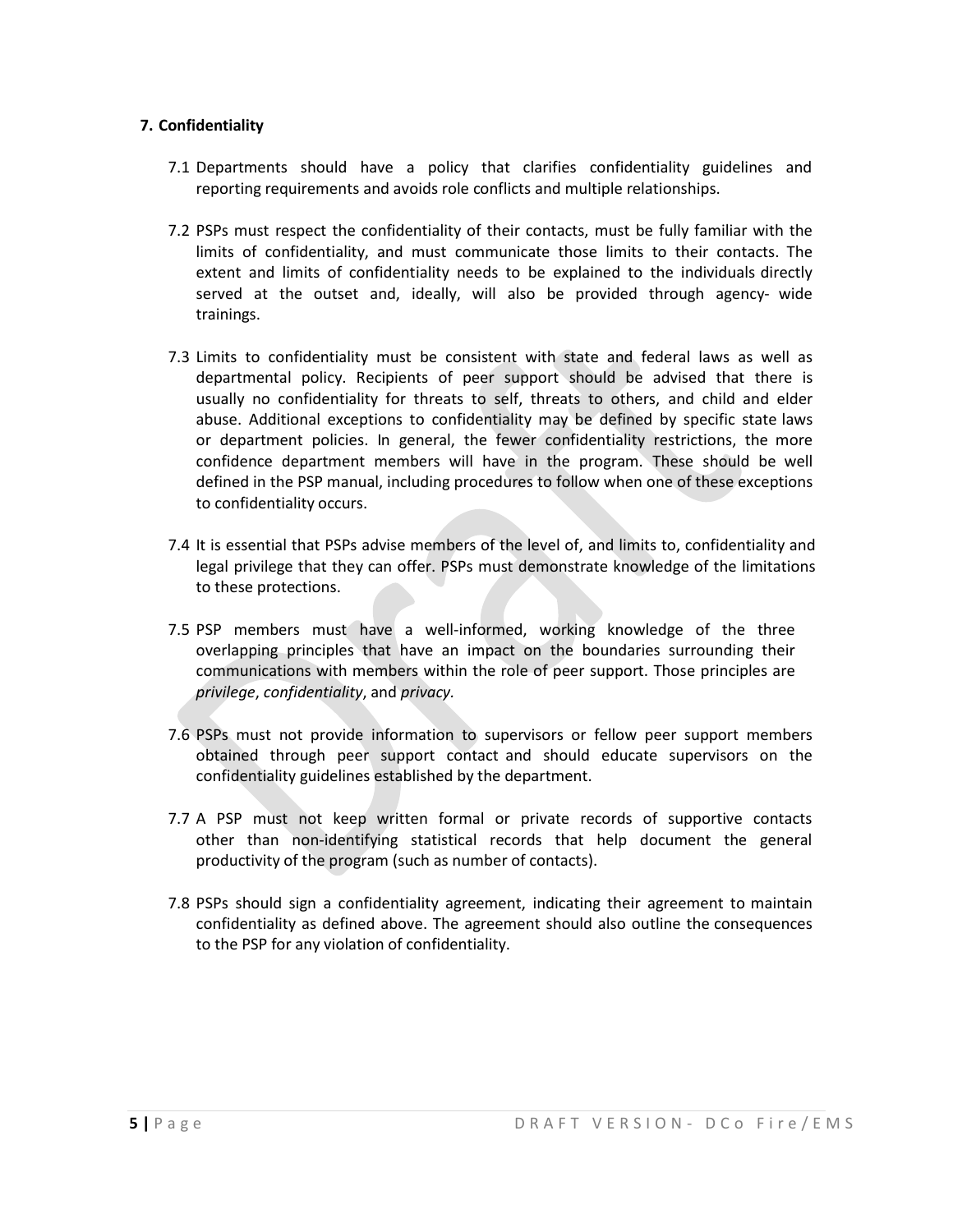### **8. Role Conflict**

- 8.1 PSPs refrain from entering relationships if the relationship could reasonably be expected to impair objectivity, competence, or effectiveness in performing his or her role or otherwise risks exploitation or harm to the person with whom the relationship exists. For example, PSPs avoid religious, sexual, or financial entanglements with receivers of peer support. PSPs must receive training related to handling the complexities that can develop between PSPs and receivers of peer support.
- 8.2 Because of potential role conflicts involved in providing peer support, including those that could affect future decisions or recommendations concerning assignment, transfer, or promotion, PSPs should not develop peer support relationships between supervisors or subordinates.
- 8.3 A trained PSP knows when and how to refer peers, supervisors, or subordinates to another PSP member, chaplain, or mental health professional to avoid any potential conflicts of interest. This includes recognition that a large number of contacts between a PSP and any one individual may be an indication that a referral is needed.
- 8.4 Supervisors may have additional requirements regarding the reporting of issues such as sexual harassment, racial discrimination, and workplace injury that may place the supervisor or the agency in jeopardy if the procedures are not followed. PSPs cannot abdicate their job responsibility as officers or supervisors by participating in the program. Each agency must evaluate supervisor responsibilities and the viability of having supervisors as PSPs.

### **9. Training**

- 9.1 The steering committee identifies appropriate ongoing training for PSPs.
- 9.2 PSPs should be required to advance their skills through continuing training as scheduled by the program coordinator. It is recommended that four hours of update training per quarter be provided to peer support members.
- 9.3 Relevant introductory and continuing training for PSP could cover the following topics:
	- 9.3.1 Confidentiality
	- 9.3.2 Role conflict
	- 9.3.3 Limits and liability
	- 9.3.4 Ethical issues
	- 9.3.5 Communication facilitation and listening skills